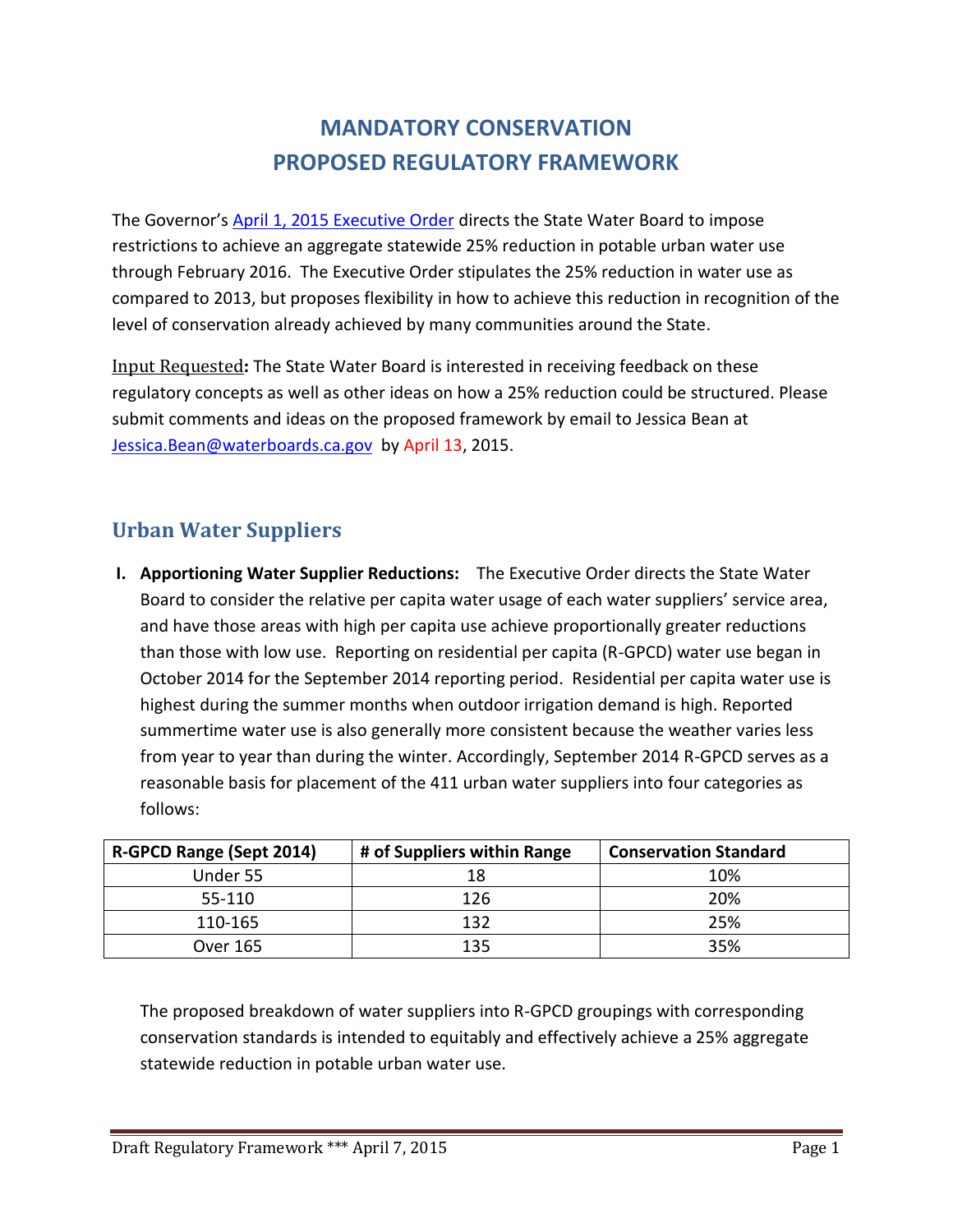- II. **New Reporting Requirements:** To assess compliance by commercial, industrial, and institutional (CII) sector customers and actions taken by urban water suppliers to reduce CII sector use, the following additional reporting requirements are proposed:
	- Monthly commercial sector use;
	- Monthly large landscape commercial customer use (e.g. golf courses, amusement parks);
	- Monthly industrial sector use;
	- Monthly institutional sector use; and
	- Monthly large landscape institutional customer use (e.g. cemeteries, college campuses).

Reporting requirements under the [existing Emergency Regulation](http://www.waterboards.ca.gov/waterrights/water_issues/programs/drought/emergency_regulations_waterconservation.shtml) that took effect March 27, 2015, will remain in effect.

III. **Compliance Assessment:** To determine if urban water suppliers are meeting required use reductions, water production data, as reported by each individual water supplier for the months of June 2015 through February 2016, will be compared to the same period(s) in 2013. Given the severity of the current drought, the State Water Board will assess suppliers' compliance for both monthly and cumulative water usage reductions.

#### IV. **Enforcement:**

The State Water Board has a variety of tools available to enforce its regulations:

- Informal enforcement, such as warning letters, can provide a clear reminder to water suppliers of the requirements and an alert that their conservation programs are not achieving the desired water savings. Warning letters would generally not be accompanied by monetary penalties
- Formal enforcement actions include Cease and Desist Orders (CDO) to stop noncompliant activity. These Orders generally contain a description of the specific actions, and a timeline for implementing them, required for the recipient to return to compliance. Non-compliance with a CDO during a drought emergency, such as the current one, can result in a complaint to assess Administrative Civil Liabilities of up to \$10,000 for each day of non-compliance.

In addition to these existing tools, other tools may be needed to ensure compliance for the short duration of the regulations. These tools would be developed through the emergency rulemaking and would be remain in effect for its duration (270 days unless extended by the State Water Board). The tools include: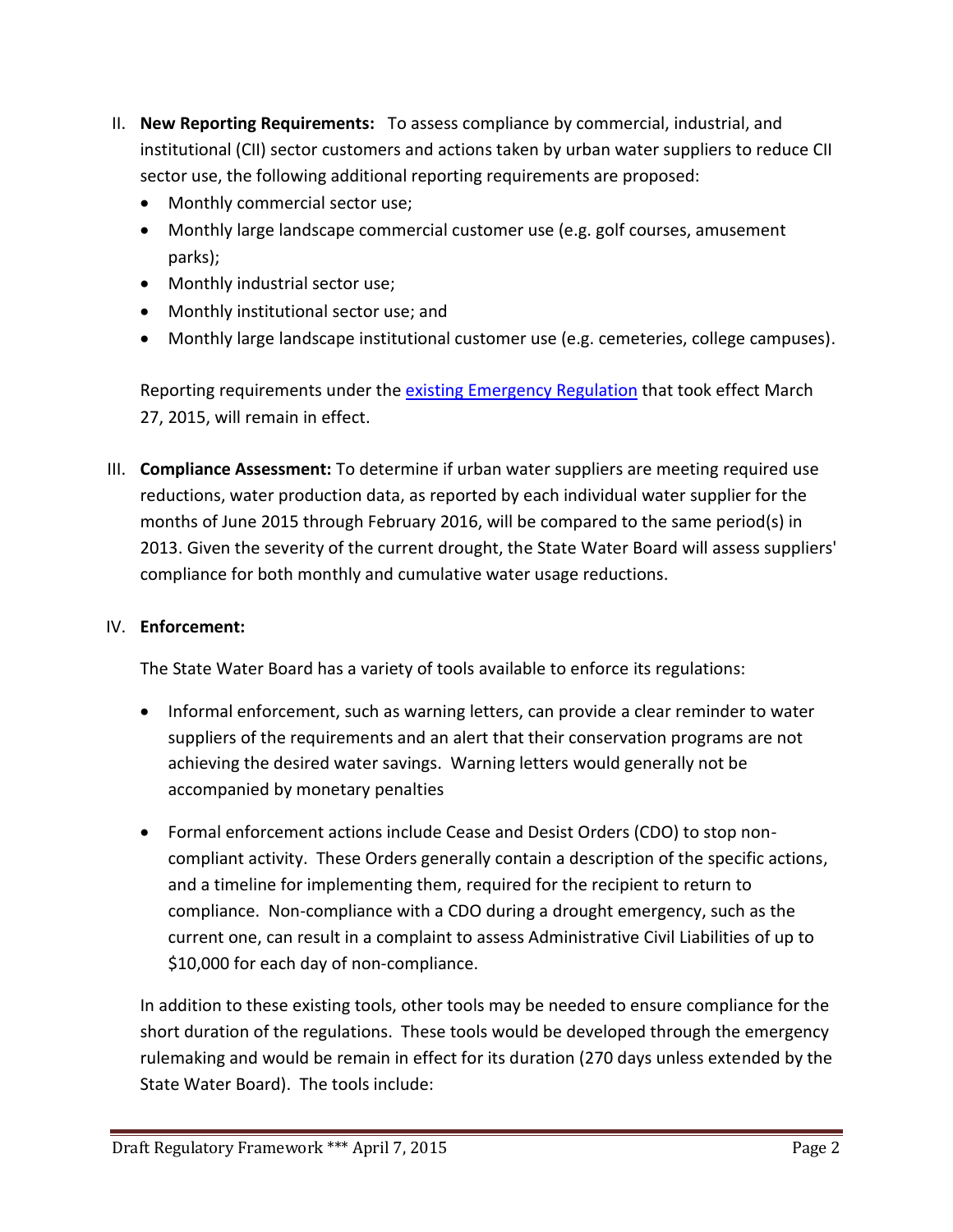- Informational Orders that would enable the Board to require specific data and other facts on conservation practices if conservation targets are not being met.
- Conservation Orders that would go into effect immediately upon receipt, as opposed to CDOs that can only be issued and enforced after the State Water Board holds an evidentiary hearing, if one is requested. A conservation order would describe the specific actions required for the recipient to come into compliance with the requirements of the regulation. Issuance of a conservation order would be subject to reconsideration by the Board and violation of a conservation order would not be subject to the enhanced penalties associated with violation of a CDO during a drought emergency.

The tools will be used alone, or in combination, to address the following compliance problems:

- Failure of water suppliers to file reports as required by the regulation;
- Failure to implement prohibitions and restrictions as described in the Governor's Executive Orders and the emergency regulation; and
- Failure of water suppliers to meet the assigned water use reduction target.

### **Small Water Suppliers**

There are over 2,600 small water suppliers (those with fewer than 3,000 service connections) that provide water to over 1.5 million Californians. Under the existing [Emergency Regulation](http://www.waterboards.ca.gov/waterrights/water_issues/programs/drought/emergency_regulations_waterconservation.shtml) that took effect March 27, 2015, these suppliers are required to either limit outdoor irrigation to no more than two times per week or to institute measures that achieve a 20% reduction in use. Small suppliers are not required to report their water production to the Board, but are expected to have the data available on request. Small suppliers will need to contribute to achieving the statewide 25% potable urban water use reduction called for in the Executive Order.

I. **Apportioning Water Supplier Reductions:** Up until the release of the April 1, 2015 Executive Order, all water suppliers were being asked to achieve a voluntary 20% reduction in water use. The existing emergency regulation assigns responsibilities to both larger urban water suppliers and small suppliers to restrict irrigation to achieve the 20% reduction target. Under this proposal, small water suppliers would be required to achieve a 25% water savings as compared to their 2013 water use under the new regulation.